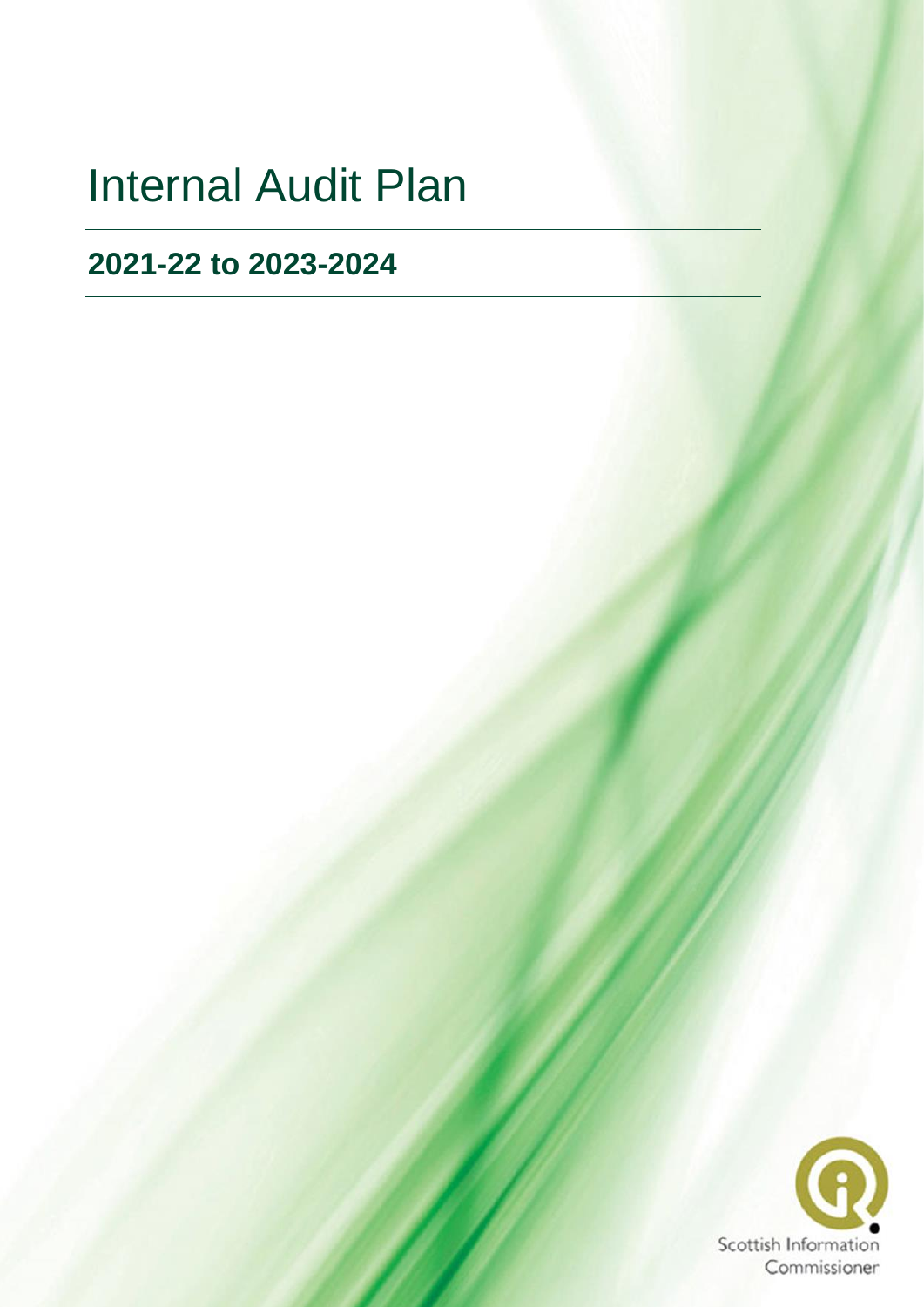## **Contents**

### <span id="page-1-0"></span>**Glossary and abbreviations**

| Term used               | <b>Explanation</b>                    |
|-------------------------|---------------------------------------|
| <b>The Commissioner</b> | The Scottish Information Commissioner |
| <b>IAP</b>              | Internal Audit Plan                   |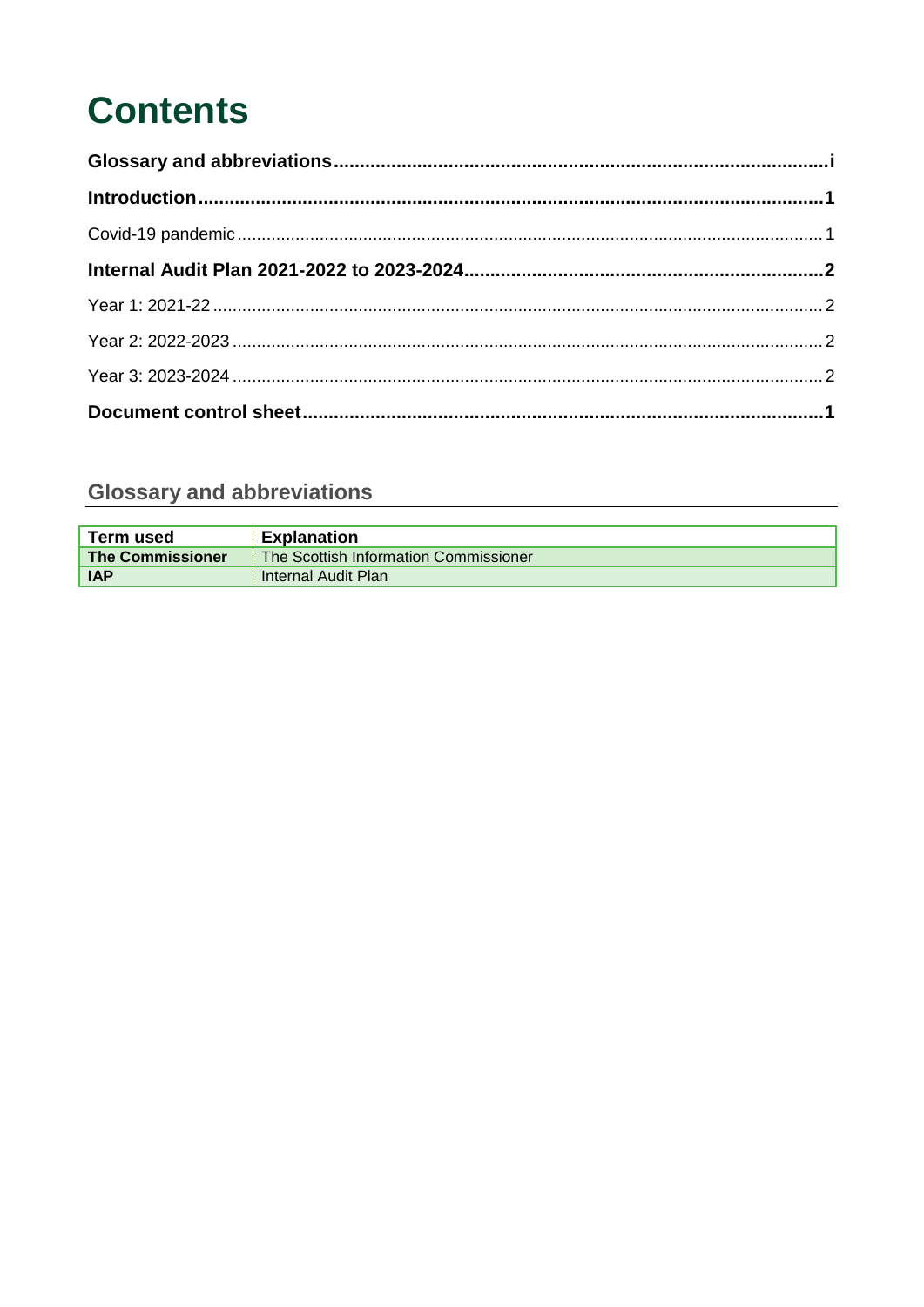#### <span id="page-2-0"></span>**Introduction**

- 1. The Internal Audit Policy 2021-22 of the Scottish Information Commissioner (the Commissioner) recognises the importance of internal audit, which forms part of the scheme of control, as an essential element of managing risk through the appraisal of internal controls. The Internal Audit Policy 2021-22 is supported by an Internal Audit Plan 2021 – 2022 to 2023-2024 ("IAP").
- 2. The following IAP has been prepared on a three-year rolling basis for the period 20201 2022 to 2023 - 2024. The IAP is reviewed and updated annually.
- 3. The IAP may change from time to time in response to changes in the risk, operating and resource environment. The relative priority of each internal audit activity is detailed in the IAP.
- 4. In general, we aim to carry out three internal audits in each financial year, dependent on resource available. Any additional audits will be subject to the availability of resources.
- 5. Internal audits will generally be carried out by an external provider, either the appointed Internal Auditor or by an appropriate expert.

#### <span id="page-2-1"></span>**Covid-19 pandemic**

6. The COVID-19 pandemic has had an impact on the work we do. We have mitigated operational risks by expanding the remote working capability. However, the COVID-19 pandemic will continue to have an impact and the SMT will keep these regularly under review and put in place the required mitigating actions, as far as possible. There may also be an impact on the internal audits that can be carried out in 2021-22 and the Commissioner and the SMT will keep this under review.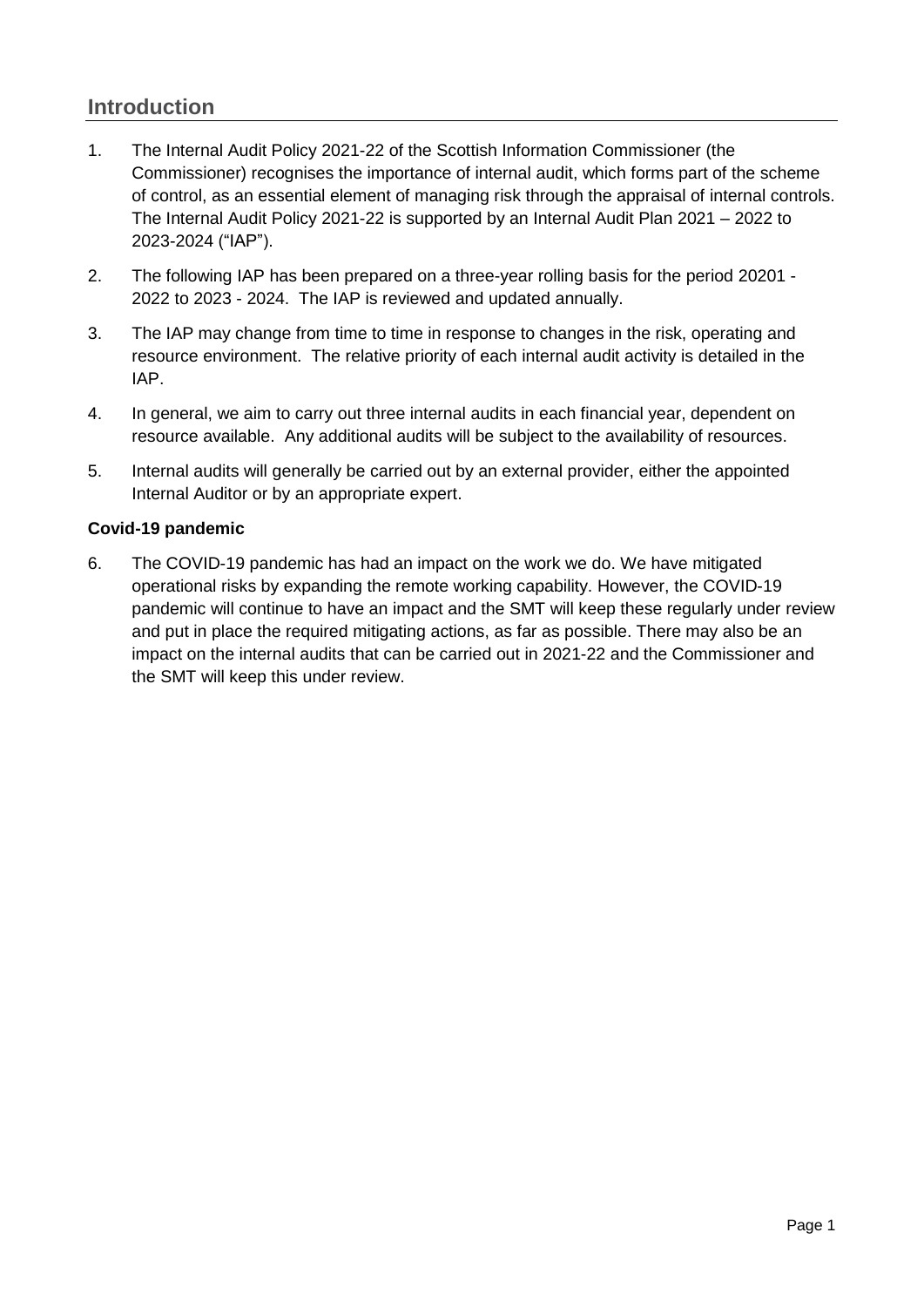#### <span id="page-3-1"></span><span id="page-3-0"></span>**Year 1: 2021-22**

|              | <b>Subject</b> | <b>Governance arrangements</b>                                                                            | <b>Priority</b> |  |  |
|--------------|----------------|-----------------------------------------------------------------------------------------------------------|-----------------|--|--|
|              | Approach       | <b>Internal Auditor</b>                                                                                   |                 |  |  |
|              | Purpose        | Independent assurance that governance<br>arrangements are appropriate and robust and are<br>complied with |                 |  |  |
| $\mathbf{2}$ | <b>Subject</b> | <b>Information Records and Management - Records</b><br><b>Priority</b><br><b>Plan</b>                     |                 |  |  |
|              | Approach       | External assessment by the Keeper of the Records                                                          | High            |  |  |
|              | Purpose        | Assess compliance with statutory requirements and                                                         |                 |  |  |
|              |                | best practice in records management and our                                                               |                 |  |  |
|              |                | Records Management Plan                                                                                   |                 |  |  |
| 3            | <b>Subject</b> | <b>UK GDPR compliance</b>                                                                                 | <b>Priority</b> |  |  |
|              | Approach       | Internal Auditor/external expert                                                                          | High            |  |  |
|              | Purpose        | UK GDPR/data protection - assurance that policy                                                           |                 |  |  |
|              |                | and procedures comply with statutory and regulatory                                                       |                 |  |  |
|              |                | requirements                                                                                              |                 |  |  |

#### <span id="page-3-2"></span>**Year 2: 2022-2023**

|                | <b>Subject</b> | <b>Financial Controls</b>                                                       | <b>Priority</b> |
|----------------|----------------|---------------------------------------------------------------------------------|-----------------|
|                | Approach       | Medium                                                                          |                 |
|                | Purpose        | Assurance that financial controls are appropriate,<br>robust and complied with. |                 |
| $\overline{2}$ | <b>Subject</b> | <b>Procurement</b>                                                              | <b>Priority</b> |
|                | Approach       | Internal Auditor/external expert                                                | High            |
|                | Purpose        | Review of the implementation of and compliance                                  |                 |
|                |                | with the policy and procedures.                                                 |                 |
| 3              | <b>Subject</b> | <b>Equalities</b>                                                               | <b>Priority</b> |
|                | Approach       | Internal Auditor/external expert                                                | High            |
|                | Purpose        | Assess equalities practice and policy                                           |                 |

#### <span id="page-3-3"></span>**Year 3: 2023-2024**

|                | <b>Subject</b> | <b>Cyber resilience</b>                              | <b>Priority</b> |
|----------------|----------------|------------------------------------------------------|-----------------|
|                | Approach       | Internal Auditor/external expert                     | High            |
|                | Purpose        | Assess resilience, planning and related procedures   |                 |
| $\overline{2}$ | <b>Subject</b> | <b>People Management</b>                             | <b>Priority</b> |
|                | Approach       | Internal auditor/external expert                     | Medium          |
|                | Purpose        | Assess compliance with legislation and effectiveness |                 |
|                |                | of policy and procedures.                            |                 |
| $\overline{3}$ | <b>Subject</b> | <b>Medium term financial planning</b>                | <b>Priority</b> |
|                | Approach       | Internal auditor                                     | High            |
|                | Purpose        | Assurance that medium term financial planning        |                 |
|                |                | procedures appropriate                               |                 |

-

<sup>&</sup>lt;sup>1</sup> In addition to the IAP, the following are carried out each year

<sup>•</sup> a health and safety audit

<sup>•</sup> cyber essentials and cyber essentials plus accreditation (includes an audit of systems within the accreditation process)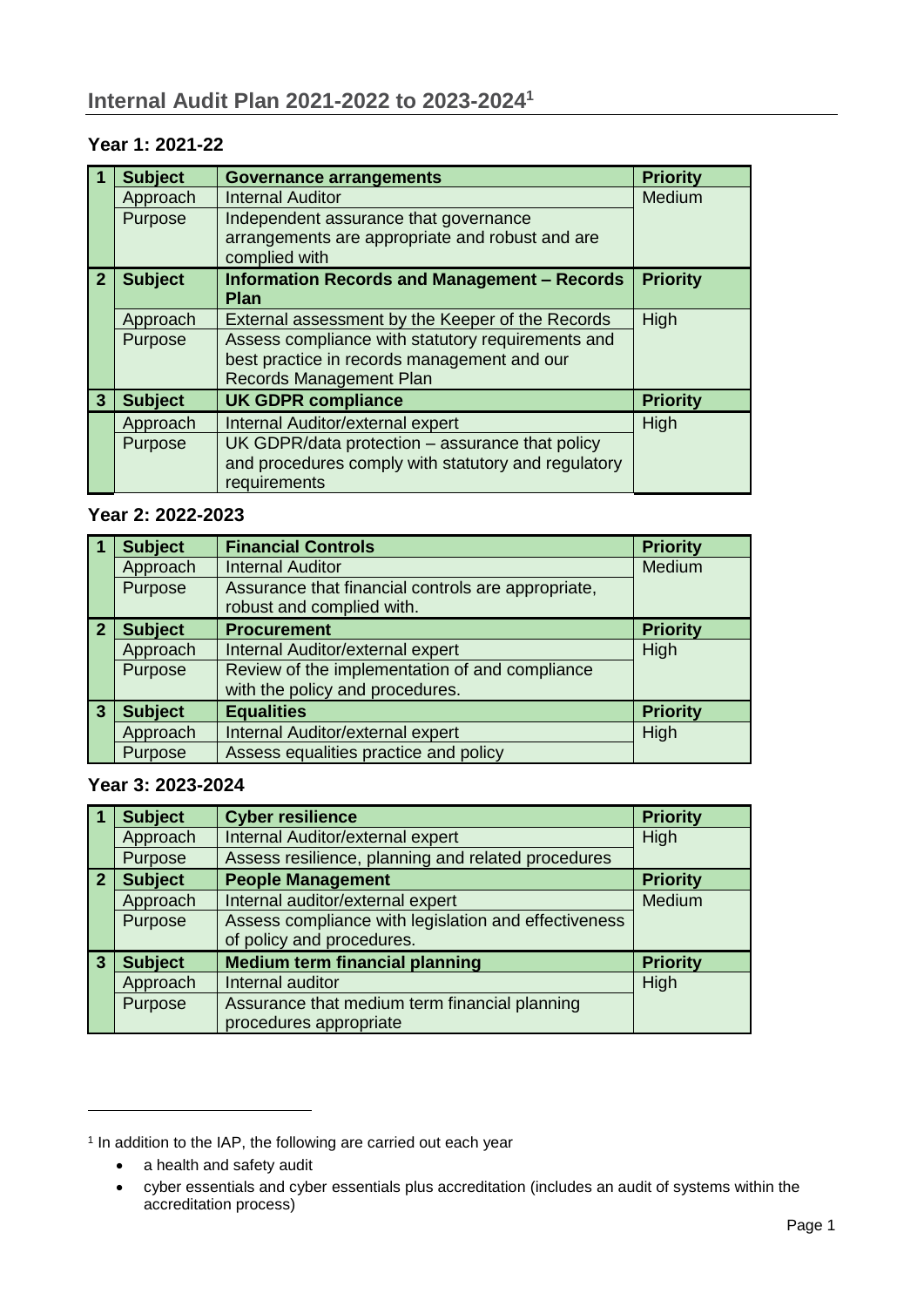### <span id="page-4-0"></span>**Document control sheet**

| <b>Document Information</b>                                                          |                                                                           |  |  |
|--------------------------------------------------------------------------------------|---------------------------------------------------------------------------|--|--|
| Full name of current version: Class, Title, Version No and<br>Status.                | C1 Internal Audit Plan 2021-2022 to 2023-2024 v01<br><b>CURRENT ISSUE</b> |  |  |
| E.g. C5 Key Documents Handbook v01 CURRENT ISSUE                                     |                                                                           |  |  |
| VC File Id                                                                           | 159021                                                                    |  |  |
| <b>Type</b>                                                                          | Plan                                                                      |  |  |
| Approver                                                                             | <b>SMT</b>                                                                |  |  |
| Responsible Manager                                                                  | <b>HOCS</b>                                                               |  |  |
| Date of next planned review                                                          | October 2022                                                              |  |  |
| <b>Approval &amp; Publication</b>                                                    |                                                                           |  |  |
| Approval Date (major version)                                                        | 07/10/21                                                                  |  |  |
| For publication (Y/N)                                                                | Υ                                                                         |  |  |
| Date published                                                                       | 17/01/2022                                                                |  |  |
| Name of document in website file library                                             | InternalAuditPlan202122to202324                                           |  |  |
| Corrections / Unplanned or Ad hoc reviews (see Summary of changes below for details) |                                                                           |  |  |
| Date of last update                                                                  | 17/02/2022                                                                |  |  |

| Summary of changes to document |                   |                |            |                                                               |
|--------------------------------|-------------------|----------------|------------|---------------------------------------------------------------|
| <b>Date</b>                    | <b>Action</b>     | <b>Version</b> | <b>New</b> | <b>Brief description</b>                                      |
|                                | by                | updated        | version    |                                                               |
|                                |                   |                | number     |                                                               |
|                                | <i>(initials)</i> | (e.g.          | (e.g.      | (e.g. updated paras 1-8, updated HOPI to HOCS, reviewed whole |
|                                |                   | $01.25 - 36$   | 01.27, or  | section on PI test, whole document updated, corrected typos,  |
|                                |                   |                | 02.03)     | reformatted to new branding)                                  |
| 22/10/21                       | <b>BOW</b>        | 01.00          | 01.01      | New document created following approval of draft              |
| 22/10/21                       | <b>BOW</b>        | 01.01          | 01.02      | DCS updated, published on website                             |
| 17/02/22                       | <b>HGS</b>        | 01.02          | 01.03      | Amended to correct incorrect reference                        |
| 17/02/22                       | <b>BOW</b>        | 01.03          | 01.04      | DCS updated, published on website                             |
|                                |                   |                |            |                                                               |
|                                |                   |                |            |                                                               |
|                                |                   |                |            |                                                               |
|                                |                   |                |            |                                                               |
|                                |                   |                |            |                                                               |
|                                |                   |                |            |                                                               |
|                                |                   |                |            |                                                               |
|                                |                   |                |            |                                                               |
|                                |                   |                |            |                                                               |
|                                |                   |                |            |                                                               |
|                                |                   |                |            |                                                               |
|                                |                   |                |            |                                                               |